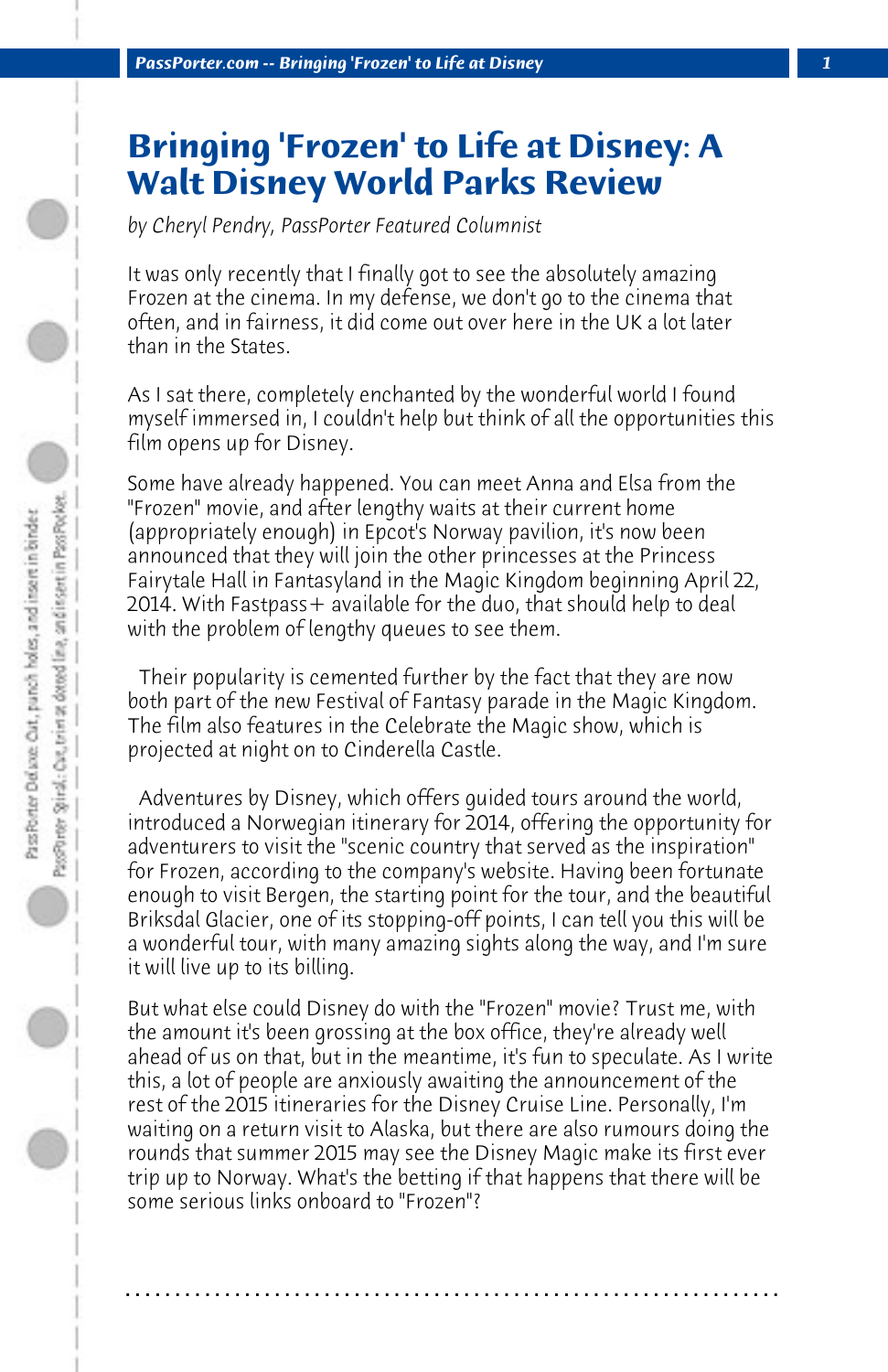Remember when Disney ventured into the Baltic for one season? They visited St. Petersburg in Russia, as most Baltic cruises do, but the shore excursions they offered were very different to any other cruise line. Disney said at the time that this had been two years in the making, and with a prince and princess ball on offer during a tour of the Catherine Palace in Pushkin, you could see why. I could easily see something similar along the lines of the grand ball we saw in Frozen if the Magic heads to Norway.

 Turning to the Disney parks, the most natural place to start is Walt Disney World, with the Norway pavilion in Epcot. There's already some buzz online about whether Disney would introduce a "Frozen" ride into the pavilion. It's certainly something that would draw the crowds, although Maelstrom currently isn't doing a bad job of that. Maybe characters from the film could even be added into Maelstrom in the short term, in the same way that you can now spot famous Disney characters in 'it's a small world' in Disneyland?

 Perhaps the film at the end of the ride, which so many people just pass by, could now be updated and could feature some of the stunning scenery that inspired "Frozen"? I bet if they took that approach, suddenly a lot more people would stop to view it. Until now, it seems financing issues have stopped the film being updated, but maybe if Disney could promote "Frozen" within it, the Norwegian government wouldn't be called upon to provide so much support?

 One thing I would absolutely love to see in Norway is the film's adorable snowman Olaf. Disneyland had him appearing in the meet and greet area with Anna and Elsa almost as soon as "Frozen" opened, while to date, there's been no sign of Olaf on the East Coast. Personally, I'd be much more inclined to put up with a long wait to enjoy a meet and greet with Olaf than either of the princesses. If you could use the technology we've already seen in Turtle Talk with Crush, imagine how much fun you could have with him! Perhaps the Stave Church could be the perfect place to do that?

 I can see "Frozen" taking center stage during the holiday season. The stunning ice effect on Cinderella Castle each night could easily be attributed to Elsa's powers, as could the snow along Main Street during Mickey's Very Merry Christmas Party.

 And let's not forget Disneyland Paris. With its often freezing temperatures during the winter months, I can see elements of "Frozen" fitting in here perfectly. My friend Olaf will host the night-time show at the castle, and hopefully we'll head back there this holiday season, and we'll get the chance to see it for ourselves.

**. . . . . . . . . . . . . . . . . . . . . . . . . . . . . . . . . . . . . . . . . . . . . . . . . . . . . . . . . . . . . . . . . .**